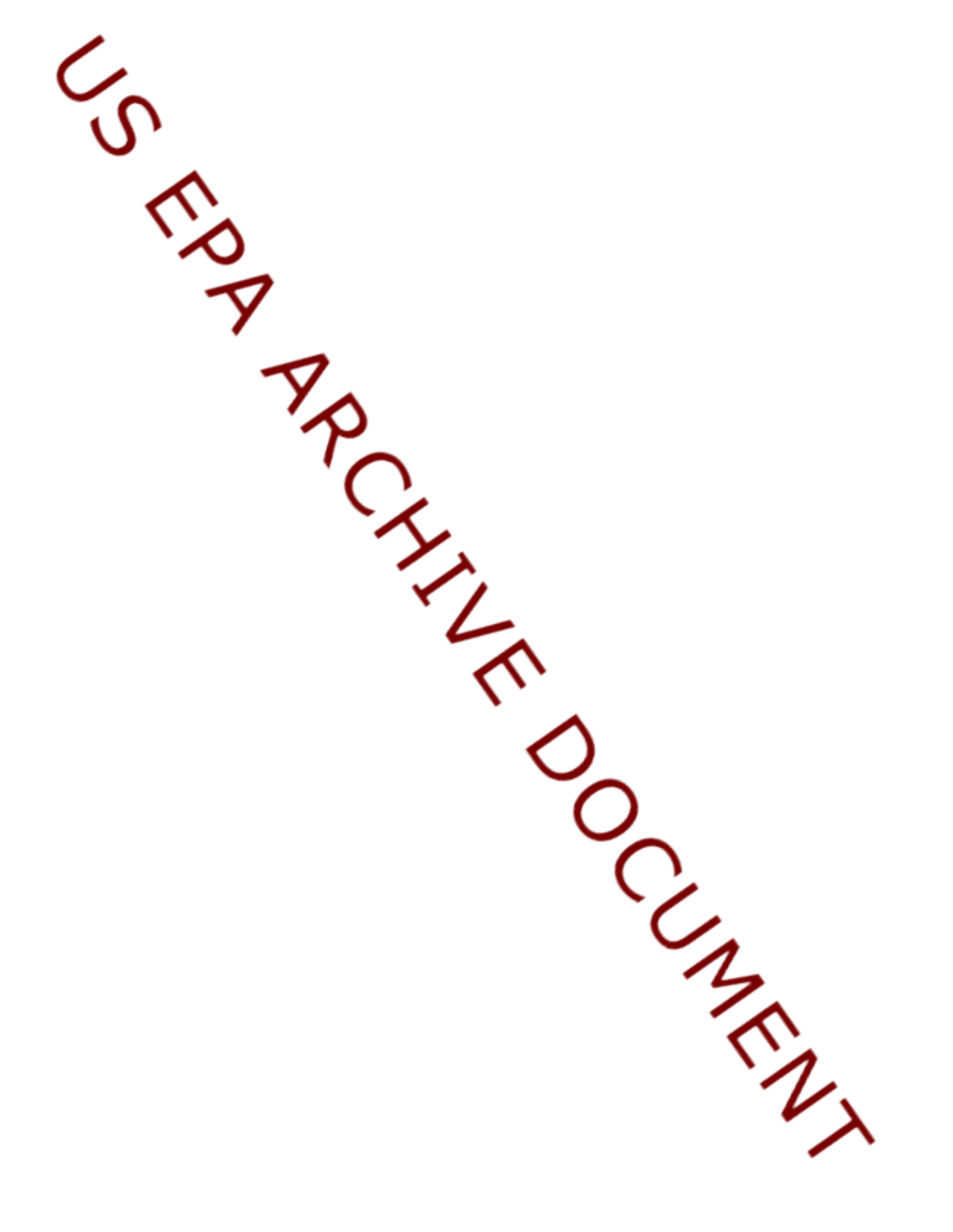

# **Wetlands Protection** <u>Using the Clean Water State Revolving Fund</u>

## New York Uses CWSRF to Fund Wetland Acquisition

The State of New York

has used its SRF as a low-cost way to fund land acquisition projects that protect water quality. In 2000, the City of Rye, NY used a \$3.1 million CWSRF shortterm, zero interest loan to acquire and protect crucial land in the Long Island Sound Estuary. This land acquisition, recommended in the [Comprehensive](http://www.epa.gov/region01/eco/lis/plan.html) Conservation and [Management Plan for](http://www.epa.gov/region01/eco/lis/plan.html) [the Long Island Sound](http://www.epa.gov/region01/eco/lis/plan.html), will protect water quality and preserve and improve the waterfront, tributaries and wetlands within the City. The State recently expanded their SRF to provide notfor-profit organizations a mechanism to fund land acquisition projects that protect water quality.



*In 1987, Congress amended the Clean Water Act and created the Clean Water State Revolving Fund (CWSRF) to finance projects that improve water quality. The 51 individual revolving funds combine federal and state money to provide low-interest loans for eligible projects. Between \$3 and \$4 billion is loaned out each year to public and private organizations to improve water quality. As the loans are repaid, money is available to be used again for new projects — a true revolving fund. Wetland preservation, restoration and creation projects are often eligible for funding under the CWSRF.*

#### **Using the CWSRF for Nonpoint Source Pollution Control and Coastal Management**

**Tistorically, states have used CWSRF loans**  to finance large municipal wastewater treatment facilities. However, in recent years, states have begun to redirect their funds to help manage nonpoint source pollution (NPS). Unlike pollution that comes from direct sources, such as wastewater sewage plants, NPS pollution is caused from rainwater or snowmelt running over and through the ground. As it travels, the run-off picks up sediments, fertilizers, and other man-made chemicals and deposits these pollutants into downstream or lower lying waterbodies.

Since 1995, 28 percent of all CWSRF loan agreements have been used to fund nonpoint source pollution control projects. States can also use the SRF to implement Comprehensive Coastal Management Plans developed through [EPA's National Estuary Program](http://www.epa.gov/nep/).

#### **Where do wetlands fit in?**

One of the unique functions of wetland areas is that they can help control NPS pollutants like sediment, nutrients and certain heavy metals without being degraded. Wetlands vegetation can transform, uptake and store these pollutants while slowing runoff from the surrounding landscape. Properly managed wetlands can play a significant role in improving water quality. In addition, Comprehensive Coastal Management Plans often include projects to restore habitat, including wetlands.

#### **Who is eligible to apply for a CWSRF loan?**

Because each state administers and sets its own program priorities, loan eligibility varies from state to state. Typical applicants have been municipalities and other public organizations.However, more than 15 states now accept loan applications from not-forprofit organizations or private entities. Oftentimes, not-for-profit organizations partner with other state agencies, government loan programs, municipalities or banks.

#### **What types of wetland projects can be funded?**

Over 30 states use their CWSRF to support nonpoint source projects. Some specific wetland examples include: wetlands acquisition, creation of treatment wetlands, restoration of degraded or nonfunctioning wetlands, and the purchase of conservation easements.

### *Benefits of a CWSRF Loan:*

- **Favorable Terms** CWSRF asssistance is usually offered on advantageous terms: loans with interest rates between market rate and 0%, and a repayment period as long as 20 years.
- **Flexible Repayment Options**  The source for repayment doesn't necessarily have to come from the project itself. Some creative solutions have included recreational fees, supplemental taxes or membership dues.
- **Loans can cover 100% of eligible costs** with no cash up front.